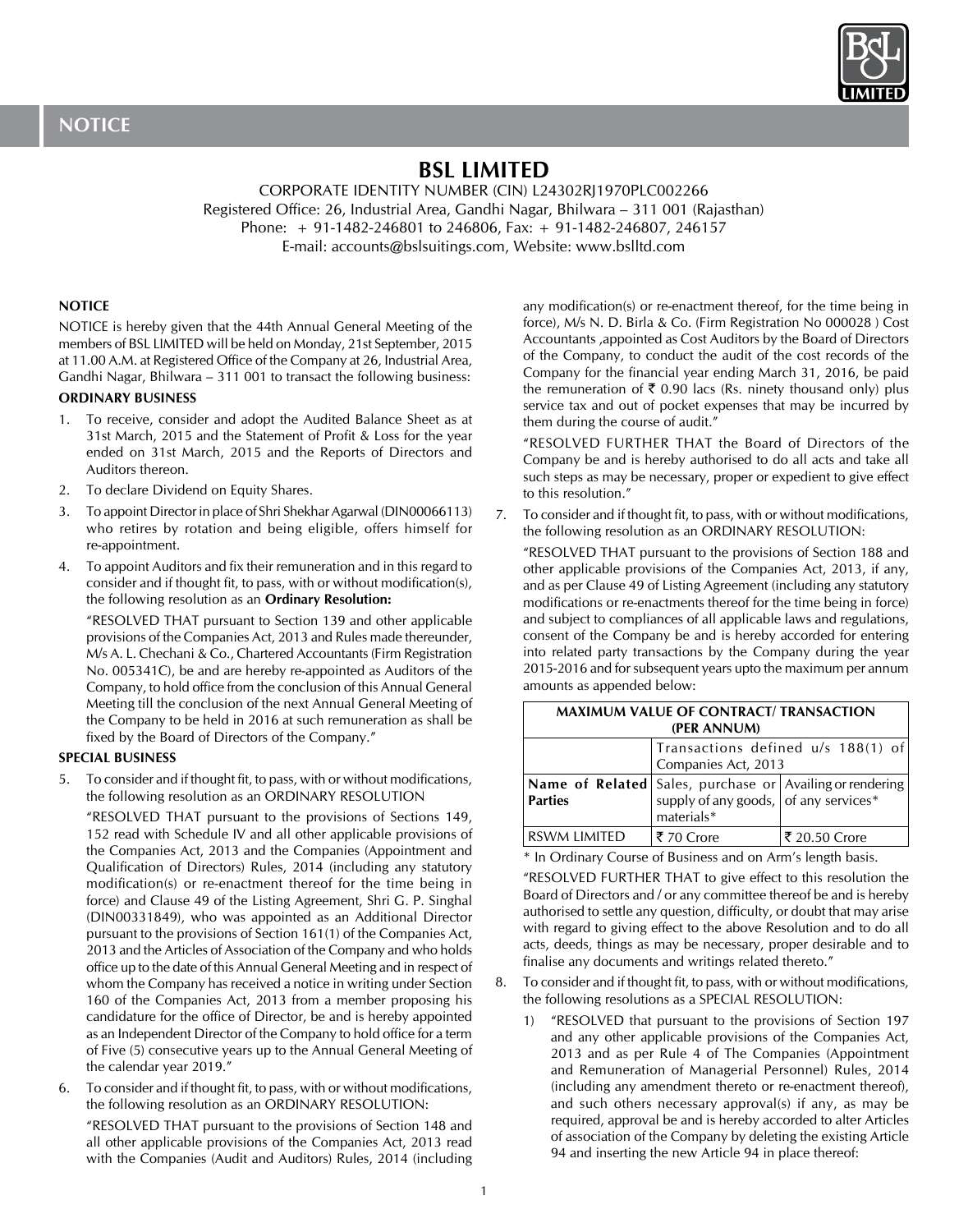## **Article 94**

94. Unless otherwise determined by the Company in General Meeting each Director shall be entitled to receive remuneration, out of the funds of the Company for his services in attending meeting of the Board or a Committee of the Board as prescribed by the Companies Act, 2013 and rules thereof. All other remunerations, if any payable by the Company to each Director, whether in respect of his services as a Managing Director in the whole or part time employment of the Company or otherwise shall be determined in accordance with and subject to the provisions of these Articles and of the Act and rules thereof, by a resolution passed by the Company in general meeting. The Director shall be entitled to be paid reasonable travelling and hotel and other expenses incurred in consequence of their attending at Board and Committee meetings or otherwise incurred in the execution of their duties as Directors."

2) "RESOLVED THAT pursuant to the provisions of Section 152 any other applicable provisions, if any of the Companies Act, 2013 (including any amendment thereto or re-enactment thereof), and such others necessary approval(s) if any, as may be required, approval be and is hereby accorded to alter Articles of association of the Company by inserting new article no122A after Article no 122 thereof:

## **Article 122A**

Notwithstanding anything contrary contained in the Articles of Association, the Company may, in pursuance of applicable rules, regulations, circulars, guidelines, notifications etc. as may be specified by the Ministry of Corporate Affairs (MCA), Securities and Exchange Board of India (SEBI), Stock Exchanges or any other competent authority and the applicable provisions of Sections 203 of the Companies Act, 2013 read with Companies (Appointment & Remuneration of Managerial Personnel) Rules, 2014, which is laid down in this regards by any amendment in or re-enactment of the Companies Act, 2013 or by the rules, regulations etc. made there under or the Listing agreement with the Stock Exchanges, from time to time, an individual may be appointed or re- appointed as the Chairman of the Company as well as the Managing Director or Chief Executive Officer of the Company at the same time."

> By order of the Board For **BSL Limited**

Place : Bhilwara **(PRAVEEN JAIN)** Date : 1st July, 2015 CFO & Company Secretary

#### **NOTES:**

- **1.** A MEMBER ENTITLED TO ATTEND AND VOTE AT THE MEETING IS ENTITLED TO APPOINT A PROXY TO ATTEND AND VOTE INSTEAD OF HIMSELF/ HERSELF AND THE PROXY NEED NOT BE A MEMBER OF THE COMPANY. PROXIES IN ORDER TO BE EFFECTIVE, MUST BE RECEIVED BY COMPANY AT THE REGISTERED OFFICE OF THE COMPANY NOT LESS THAN 48 HOURS BEFORE THE MEETING.
- **2.** The relevant details in respect of Items No. 3 pursuant to clause 49 of the Listing Agreement and the relevant Explanatory Statement pursuant to Section 102 of the Companies Act, 2013, in respect of special business under Item Nos. 5, 6, 7 & 8 and relevant details are annexed hereto.
- **3.** The Register of Members and Share Transfer Books of the Company will remain closed from 15th September, 2015 to 21st September, 2015(both days inclusive).
- **4.** Members are requested to :
	- 1. Quote their Identification number/ folio number in all correspondence with the Company/ Registrar & Share Transfer Agent (RTA).
	- 2. Notify immediately and change in their address and their mandate, at the Registered Office of the Company / Registrar & Share Transfer Agent (RTA).
	- 3. Notify their E-mail address to Depository/ Company for mailing of all notices/ documents as per guidelines of Ministry of Corporate Affairs.
- **5.** A Dividend on Equity Share @ ₹1.20/- per Equity Share has been recommended by the Board of Directors for the year ended 31st March, 2015 and subject to the approval of the shareholders at the ensuing Annual General Meeting, is proposed to be paid from 28th September, 2015.
- **6.** Members holding shares in electronic form are hereby informed that bank particulars registered against their respective depository accounts will be used by the Company for payment of dividend. The Company or its Registrars cannot act on any request received directly from the Members holding shares in electronic form for any change of bank particulars or bank mandates. Such changes are to be advised only to the Depository Participant of the Members. Members holding shares in physical form and desirous of either registering bank particulars or changing bank particulars already registered against their respective folios for payment of dividend are requested to write to the Company.
- **7.** Pursuant to Section 124 A(5) of the Companies Act, 2013, all unclaimed/unpaid dividends up to the financial year ended 31st March, 2007 have been transferred to the Investor Education and Protection Fund established by Central Government as per section 125(1) of companies Act, 2013.

Members are hereby informed that all dividends which remain unclaimed/ unpaid over a period of 7 years have to be transferred by the Company to the Investor Education & Protection Fund constituted by the Central Government under Section 125(1) of companies Act, 2013. Accordingly, the shareholders who have not encashed the dividend warrants so far from the financial year 2007-2008 onwards are requested to make their claims to the Company.

- **8.** The members desirous of appointing their nominee for the Equity Shares held by them may apply in the revised nomination form (Form No SH 13) as per Company Act 2013.
- **9.** Members may avail the facility of Electronic Clearing Service (ECS) for receipt of dividends. The said facility is available at specified locations. Members holding shares in dematerialized mode are requested to contact their respective depository participants for availing ECS facility. Members holding shares in physical form and desirous of availing ECS facility are requested to write to the Company for details.
- **10.** As per SEBI Guidelines, Company has appointed M/s MCS SHARE TRANSFER AGENT LTD, Sri Venkatesh Bhawan, F-65, Okhla Industrial Area, Phase- I, New Delhi-110020 as its Registrar & Share Transfer Agent (RTA).
- **11.** The Annual Report of the Company will also be available on the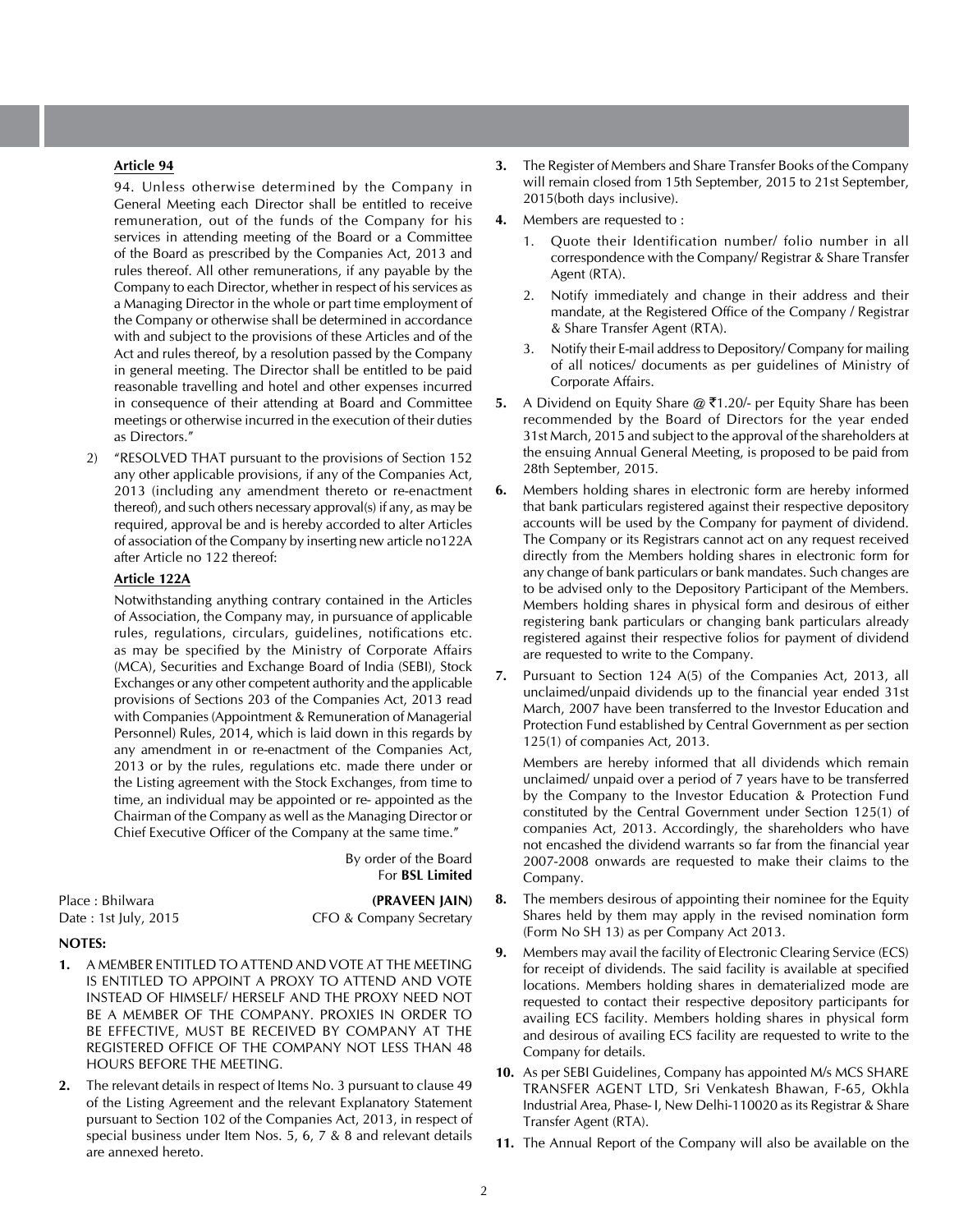

website of the Company www.bslltd.com. Document on physical form shall be sent to members upon request.

- **12.** The Securities and Exchange Board of India (SEBI) has mandated the submission of Permanent Account Number (PAN) by every participant in securities market. Members holding shares in electronic form are, therefore, requested to submit the PAN to their Depository Participants with whom they are maintaining their demat accounts. Members holding shares in physical form can submit their PAN details to the Company.
- **13.** To prevent fraudulent transactions, members are advised to exercise due diligence and notify the Company of any change in address or demise of any member as soon as possible. Members are also advised not to leave their demat account(s) dormant for long. Periodic statement of holdings should be obtained from the concerned Depository Participant and holdings should be verified.
- **14.** Members seeking any information/clarification with regard to accounts and audit are requested to write to the Company in advance and their queries should reach the registered office of the Company at least seven days prior to the date of meeting, so as to enable the Management to keep the information/clarification ready.
- **15.** Members holding shares in physical form are requested to dematerialise their holdings in their own interest.

## **16. Voting through electronic means**

- I. In compliance with provisions of Section 108 of the Companies Act, 2013, Rule 20 of the Companies (Management and Administration) Rules, 2014 as amended by the Companies (Management and Administration) Amendment Rules, 2015 and Clause 35B of the Listing Agreement, the Company is pleased to provide members facility to exercise their right to vote on resolutions proposed to be considered at the 44th Annual General Meeting by electronic means and the business may be transacted through e-Voting Services. The facility of casting the votes by the members using an electronic voting system from a place other than venue of the ("remote e-voting") will be provided by National Securities Depository Limited (NSDL).
- II. The facility for voting through ballot paper shall be made available at the AGM and the members attending the meeting who have not cast their vote by remote e-voting shall be able to exercise their right at the meeting through ballot paper.
- III. The members who have cast their vote by remote e-voting prior to the AGM may also attend the AGM but shall not be entitled to cast their vote again.
- IV. The remote e-voting period commences on 18th September, 2015 (9:00 am) and ends on 20th September, 2015 (5:00 pm). During this period members' of the Company, holding shares either in physical form or in dematerialized form, as on the cut-off date of 14th September, 2015, may cast their vote by remote e-voting. The remote e-voting module shall be disabled by NSDL for voting thereafter. Once the vote on a resolution is cast by the member, the member shall not be allowed to change it subsequently.
- V. The process and manner for remote e-voting are as under:
	- A. In case a Member receives an email from NSDL Ifor members whose email IDs are registered with the Company/Depository Participants(s)] :
- (i) Open email and open PDF file viz; "BSL remote e-voting.pdf" with your Client ID or Folio No. as password. The said PDF file contains your user ID and password/PIN for remote e-voting. Please note that the password is an initial password.
- (ii) Launch internet browser by typing the following URL: https://www.evoting.nsdl.com/
- (iii) Click on Shareholder Login
- (iv) Put user ID and password as initial password/PIN noted in step (i) above. Click Login.
- (v) Password change menu appears. Change the password/PIN with new password of your choice with minimum 8 digits/characters or combination thereof. Note new password. It is strongly recommended not to share your password with any other person and take utmost care to keep your password confidential.
- (vi) Home page of remote e-voting opens. Click on remote e-voting: Active Voting Cycles.
- (vii) Select "EVEN" of "BSL LTD".
- (viii) Now you are ready for remote e-voting as Cast Vote page opens.
- (ix) Cast your vote by selecting appropriate option and click on "Submit" and also "Confirm" when prompted.
- (x) Upon confirmation, the message "Vote cast successfully" will be displayed.
- (xi) Once you have voted on the resolution, you will not be allowed to modify your vote.
- (xii) Institutional shareholders (i.e. other than individuals, HUF, NRI etc.) are required to send scanned copy (PDF/JPG Format) of the relevant Board Resolution/ Authority letter etc. together with attested specimen signature of the duly authorized signatory(ies) who are authorized to vote, to the Scrutinizer through e-mail to cs.vmanda@gmail.com with a copy marked to evoting@nsdl.co.in.
- B. In case a Member receives physical copy of the Notice of AGM [for members whose email IDs are not registered with the Company/Depository Participants(s) or requesting physical copy] :
	- (i) Initial password is provided separately by post registered address with the Company.

## **EVEN (Remote e-voting USER ID PASSWORD/PIN Event Number)**

- (ii) Please follow all steps from Sl. No. (ii) to Sl. No. (xii) above, to cast vote.
- VI. In case of any queries, you may refer the Frequently Asked Questions (FAQs) for Members and remote e-voting user manual for Members available at the download section of www.evoting.nsdl.com or call on toll free no.: 1800-222-990.
- VII. If you are already registered with NSDL for remote e-voting then you can use your existing user ID and password/PIN for casting your vote.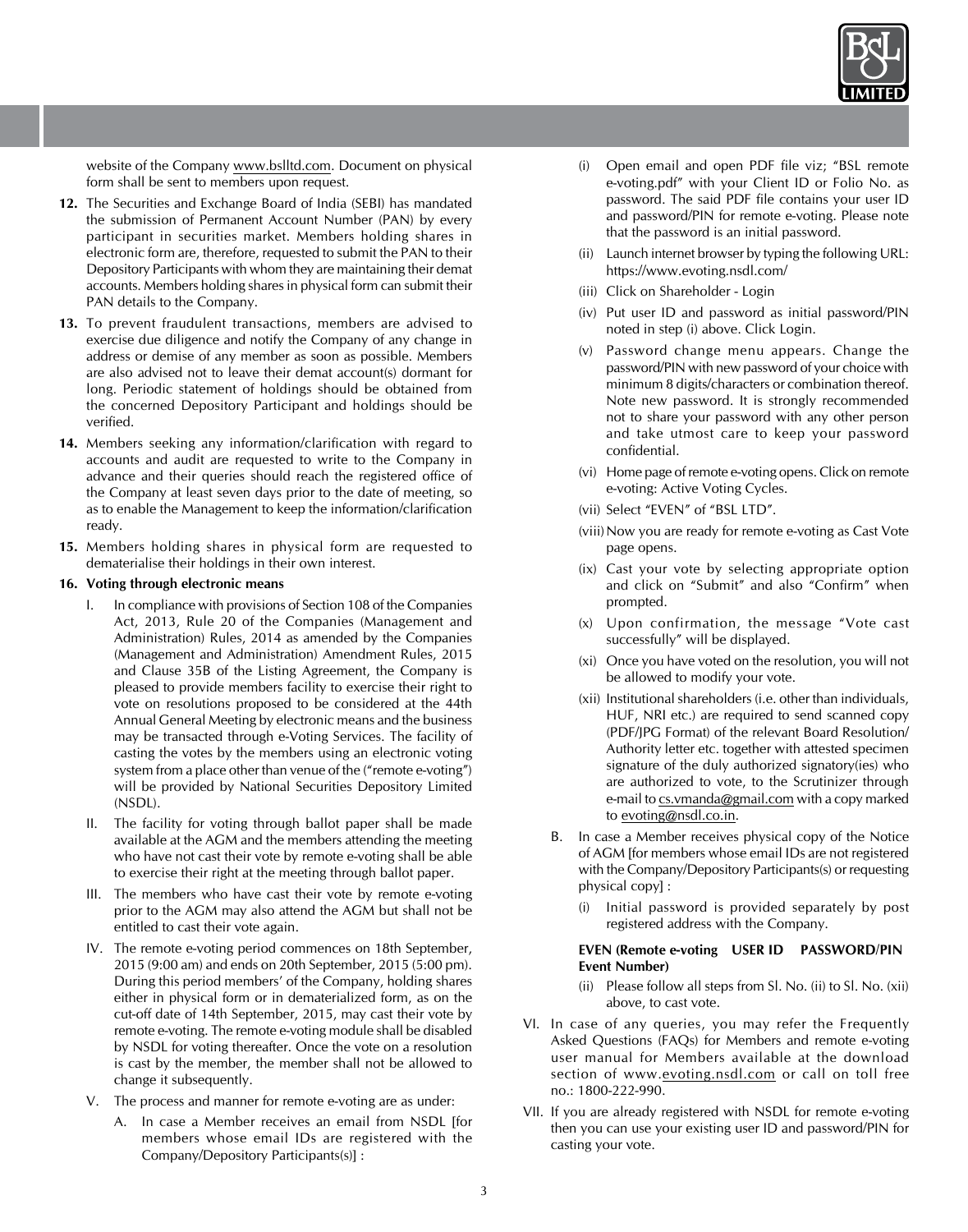- VIII. You can also update your mobile number and e-mail id in the user profile details of the folio which may be used for sending future communication(s).
- IX. The voting rights of members shall be in proportion to their shares of the paid up equity share capital of the Company as on the cut-off date of 14th September, 2015.
- X. Any person, who acquires shares of the Company and become member of the Company after dispatch of the notice and holding shares as of the cut-off date i.e. 14th September, 2015, may obtain the login ID and password by sending a request at evoting@nsdl.co.in or accounts@bslsuitings.com.

 However, if you are already registered with NSDL for remote e-voting then you can use your existing user ID and password for casting your vote. If you forgot your password, you can reset your password by using "Forgot User Details/Password" option available on www.evoting.nsdl.com or contact NSDL at the following toll free no.: 1800-222-990.

- XI. A member may participate in the AGM even after exercising his right to vote through remote e-voting but shall not be allowed to vote again at the AGM.
- XII. A person, whose name is recorded in the register of members or in the register of beneficial owners maintained by the depositories as on the cut-off date only shall be entitled to avail the facility of remote e-voting as well as voting at the AGM through ballot paper.
- XIII. Mr. Manoj Maheshwari, Practising Company Secretary (Membership No.FCS 3355) and Partner M/s. V.M. & Associates, Company Secretaries, Jaipur, has been appointed as the Scrutinizer for providing facility to the members of the Company to scrutinize the voting and remote e-voting process in a fair and transparent manner.
- XIV. The Chairman shall, at the AGM, at the end of discussion on the resolutions on which voting is to be held, allow voting with the assistance of scrutinizer, by use of "Ballot Paper" for all those members who are present at the AGM but have not cast their votes by availing the remote e-voting facility.
- XV. The Scrutinizer shall after the conclusion of voting at the general meeting, will first count the votes cast at the meeting and thereafter unblock the votes cast through remote e-voting in the presence of at least two witnesses not in the employment of the Company and shall make, not later than three days of the conclusion of the AGM, a consolidated scrutinizer's report of the total votes cast in favour or against, if any, to the Chairman or a person authorized by him in writing, who shall countersign the same and declare the result of the voting forthwith.
- XVI. The Results declared alongwith the report of the Scrutinizer shall be placed on the website of the Company at www.bslltd.com and on the website of NSDL immediately after the declaration of result by the Chairman or a person authorized by him in writing. The results shall also be immediately forwarded to the NSE Limited & BSE Limited, Mumbai.
- 17. All documents referred to in the accompanying Notice and the Explanatory Statement shall be open for inspection at the Registered Office of the Company during normal business hours (9.00 am to 5.00 pm) on all working days except Saturdays, up to and including the date of the Annual General Meeting of the Company.

#### **I. EXPLANATORY STATEMENT PURSUANT TO SECTION 102 OF THE COMPANIES ACT, 2013**

## **Item No. 5**

The Board of Directors of the Company at its meeting held on 26th September 2014, appointed, pursuant to the provisions of Section 161(1) of the Act and the Articles of Association of the Company, Mr. G. P. Singhal as an Additional Director of the Company.

In terms of the provisions of Section 161(1) of the Act, Mr. G. P. Singhal would hold office up to the date of the ensuing Annual General Meeting.

The Company has received a notice in writing from a member alongwith the deposit of requisite amount under Section 160 of the Act proposing the candidature of Mr. G. P. Singhal for the office of Director of the Company.

Mr. G. P. Singhal is not disqualified from being appointed as a Director in terms of Section 164 of the Act and has given his consent to act as a Director.

Section 149 of the Act inter alia stipulates the criteria of independence to appoint an independent director on its Board. As per the said Section 149, an independent director can hold office for a term up to 5 (five) consecutive years on the Board of the Company and he shall not be included in the total number of directors for retirement by rotation.

The Company has received a declaration from Mr. G. P. Singhal that he meets with the criteria of independence as prescribed both under subsection (6) of Section 149 of the Act and under Clause 49 of the Listing Agreement. Mr. G. P. Singhal possesses appropriate skills, experience and knowledge inter alia, in the field of finance & taxation matters.

In the opinion of the Board, Mr. G. P. Singhal fulfills the conditions for his appointment as an Independent Director as specified in the Act and the Listing Agreement. Mr. G. P. Singhal is independent of the management.

Brief resume of Mr. G. P. Singhal, nature of his expertise in specific functional areas and names of companies in which he holds directorships and memberships /chairmanships of Board Committees, shareholding and relationships between directors inter-se as stipulated under Clause 49 of the Listing Agreement with the Stock Exchanges, is provided hereunder.

Keeping in view his vast expertise and knowledge, it will be in the interest of the Company that Mr. G. P. Singhal is appointed as an Independent Director.

Copy of the draft letter for appointment of Mr. G. P. Singhal as an Independent Director setting out the terms and conditions is available for inspection by members at the Registered Office of the Company.

This Statement may also be regarded as a disclosure under Clause 49 of the Listing Agreement with the Stock Exchanges. In the opinion of the Board, Mr. G. P. Singhal fulfills the conditions for his appointment as an Independent Director as specified in the Act and the Listing Agreement. Mr. G. P. Singhal is independent of the management.

Save and except Mr. G. P. Singhal and his relatives, to the extent of their shareholding interest, if any, in the Company, none of the other Directors / Key Managerial Personnel of the Company / their relatives are, in any way, concerned or interested, financially or otherwise, in the resolution set out at Item No. 5 of the Notice.

The Board commends the Ordinary Resolution set out at Item No. 5 of the Notice for approval by the shareholders.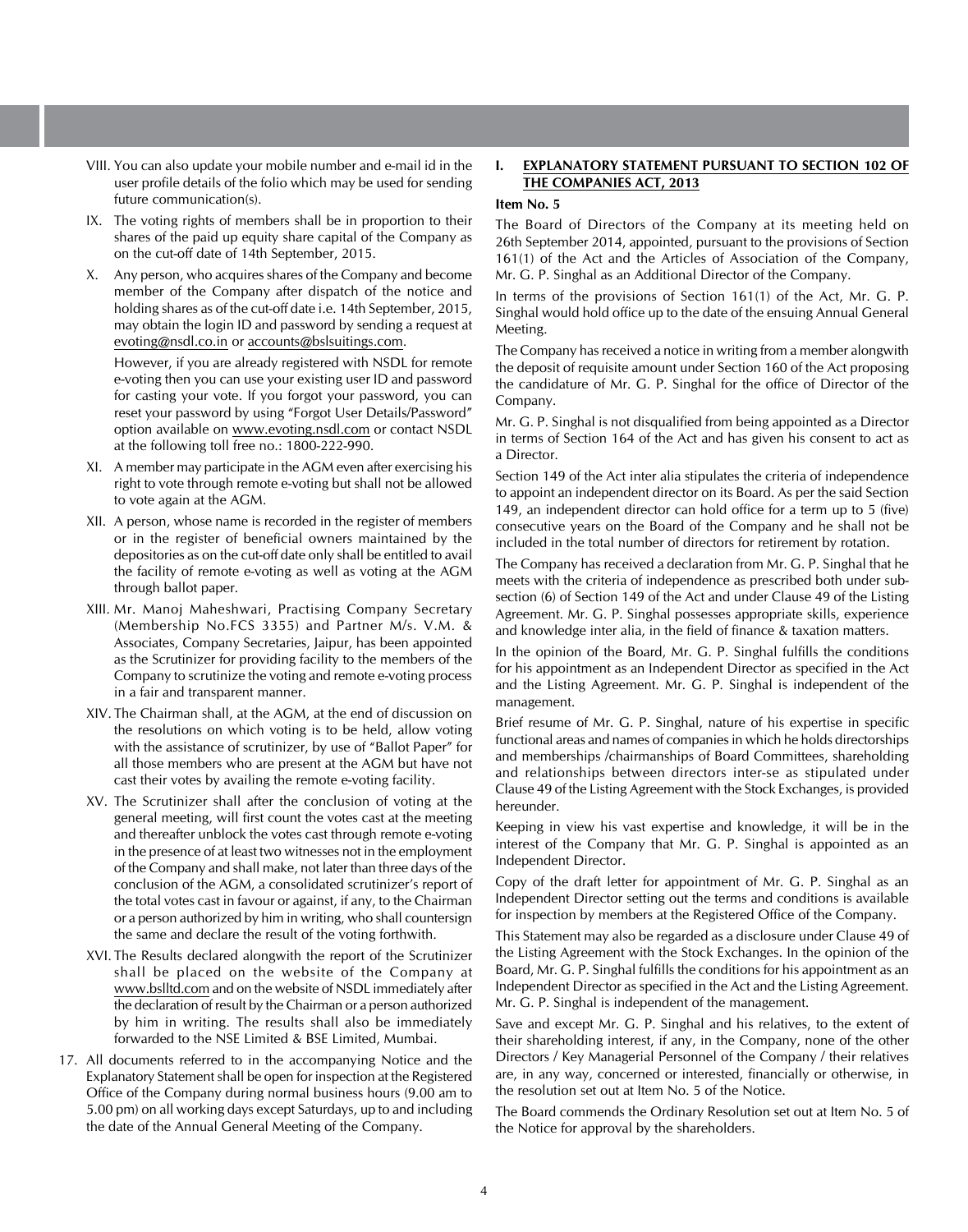

## **DETAILS OF THE INDEPENDENT DIRECTORS SEEKING APPOINTMENT IN ANNUAL GENERAL MEETING ARE AS FOLLOW:**

(In pursuance of Section 149 of the companies Act, 2013 read with Schedule IV)

| Name of Director                                                           | Shri G. P. Singhal                                |
|----------------------------------------------------------------------------|---------------------------------------------------|
| Date of Birth                                                              | 04.09.1948                                        |
| Date of Appointment                                                        | 26.09.2014                                        |
| Qualification                                                              | B Com, FCA                                        |
| Expertise in specific functional area                                      | Rich experience in field of<br>Finance & Taxation |
| List of Public Companies in which None<br>Directorships held               |                                                   |
| Chairman/ Member of the Committees<br>of Board of Directors of the Company | Audit Committee, Member                           |
| Chairman/ Member of the Committees<br>of Directors of other Companies      |                                                   |
| <b>Audit Committee</b><br>a)                                               |                                                   |
| Stakeholders Relationship<br>b)<br>Committee                               | None                                              |

#### **Item No. 6**

The Board in their meeting held on 8th May, 2015, approved the appointment and remuneration of M/s N. D. Birla & Co. Cost Accountants, as Cost Auditor of the Company on recommendations of the Audit Committee as per Section 148 of the Companies Act, 2013 and rules made thereunder. The appointment has been made to conduct the audit of the cost records of the Company for the financial year ending March 31, 2016.

Pursuant to the provisions of Section 148 of the Companies Act, 2013, read with the Companies (Audit and Auditors) Rules, 2014, the remuneration of  $\bar{\tau}$  0.90 Lacs payable to the Cost Auditors has to be ratified by the shareholders of the Company.

None of the Directors / Key Managerial Personnel of the Company / their relatives is, in any way, concerned or interested, financially or otherwise, in the resolution set out at Item No. 6 of the Notice.

The Board commends the Ordinary Resolution set out at Item No. 6 of the Notice for approval by the shareholders

## **Item No. 7**

In the light of provisions of section 188 of the Companies Act 2013 and rules thereof (including any amendment thereto or re-enactment thereof), and Clause 49 of the Listing Agreement, the Board of Directors of the Company in its Board Meeting held on 10th February, 2015, has approved the proposed transactions along with annual limits that the Company may enter into with its Related Party (as defined under the Companies Act 2013) for the financial year 2015-16 and for subsequent years, for such amount as Board of Directors of the Company may from time to time determine in the interest of the Company, thinks proper and fit in the ordinary course of Business and on Arm's length Basis.

All prescribed disclosures as required to be given under the provisions of the Companies Act 2013 and Companies (Meetings of Board and its Powers) Rules, 2014 and as per Clause 49 of Listing Agreement, are given herein below in a tabular format for kind perusal of the members.

## **PARTICULARS OF THE PROPOSED TRANSACTIONS FOR THE PURPOSE OF APPROVAL U/S 188 OF THE COMPANIES ACT, 2013 AND CLAUSE 49 OF LISTING AGREEMENT**

#### **MAXIMUM VALUE OF CONTRACT/ TRANSACTIONS (PER ANNUM)**

| Particulars            | Transactions defined u/s 188(1) of Companies                       |               |  |
|------------------------|--------------------------------------------------------------------|---------------|--|
|                        | Act, 2013                                                          |               |  |
|                        | Name and Nature of Sales, purchase or supply Availing or rendering |               |  |
| <b>Related Parties</b> | of any goods, materials* of any services *                         |               |  |
| <b>RSWM LIMITED</b>    | ₹ 70 Crore                                                         | ₹ 20.50 Crore |  |
| (A Group Company)      |                                                                    |               |  |

\* In Ordinary course of Business and on Arm's length basis.

The details of related party contract are as under:

- Name of Related party and nature of relationship: As provided in table above.
- Nature of Contract and Particulars of the contract or arrangement: Purchase/Sale of Yarn and Fibre, Services received or rendered having value of  $\bar{\tau}$  90.50 Crores per Annum in the ordinary course of Business and at Arm's Length Prices.
- Name of the Directors who are related : Shri Arun Churiwal, Chairman & Managing director of the Company as well as Managing Director of RSWM Ltd. and Shri Ravi Jhunjhunwala, Shekhar Agarwal (Promoter-Non-Executive Director), Shri Sushil Jhunjhunwala, Shri Amar Nath Choudhary (Independent Directors) are also Directors in RSWM Ltd and Shri Nivedan Churiwal, Joint Managing Director of Company who is son of Shri Arun Churiwal.
- Any advance paid or received for the contract or arrangement, if any: NIL
- Manner of determining the pricing and other commercial terms both included as part of contract and not considered as part of the contract: All proposed transactions would be carried out as part of the business requirements of the Company and are ensured to be on Arm's length basis.
- Whether all factors relevant to the contract have been considered, if not the details of factors not considered with the rationale for not considering those factors: All factors have been considered.
- Any other information relevant or important for the Board to take a decision on the proposed transaction: NIL.

The Board of Directors of your Company recommends the resolution as set out in the accompanying notice for the approval of the members of the Company as an Ordinary Resolution.

None of the Directors & Key Managerial Personnel of the Company including their relatives except as mentioned above are, in any way concerned or interested in the Resolution set out at Item No. 7.

## **Item No. 8**

- (1) It is proposed to replace the Article 94 of the Articles of Association of the Company as proposed in the resolution under item no. 8 of the Notice to make it in consonance with the requirements of Section 197 of the Companies Act, 2013 and Rule 4 of The Companies (Appointment and Remuneration of Managerial Personnel) Rules, 2014. Accordingly your Directors recommend amending Article 94 as proposed in the Notice.
- (2) It is also proposed to insert the Article 122A after Article 122 of the Articles of Association of the Company as proposed in the resolution under item no. 8 of the Notice to make it in consonance with the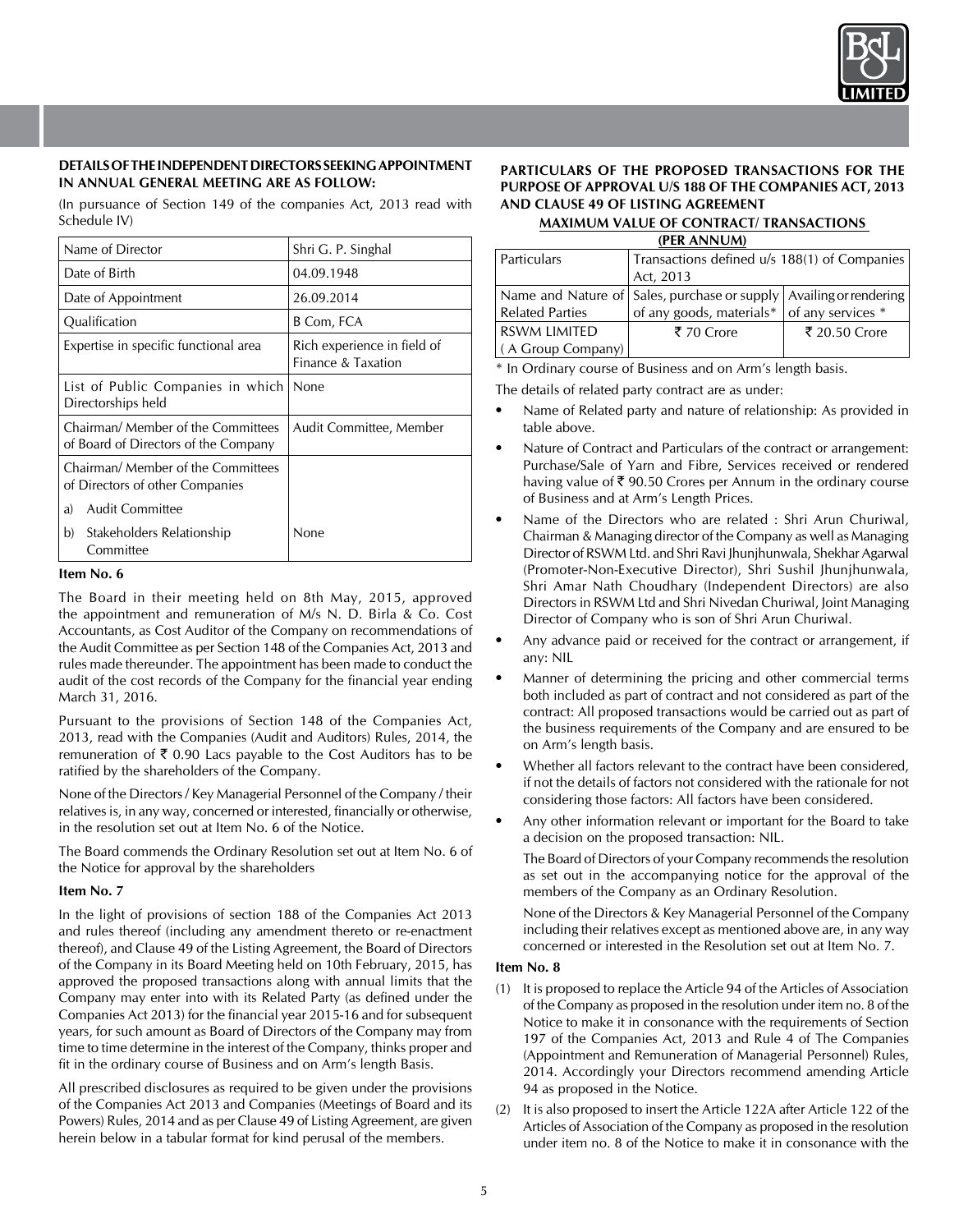requirements of Section 203 of the Companies Act, 2013 and Rule 8 of The Companies (Appointment and Remuneration of Managerial Personnel) Rules, 2014. Accordingly your Directors recommend inserting Article 122A as proposed in the Notice.

The proposed amendments as envisaged above require approval of the Shareholders by way of special resolution.

The Board of Directors of your Company recommends the resolution as set out in the accompanying notice for approval.

None of the Directors & Key Managerial Personnel of the Company including their relatives except, Shri Arun Churiwal & his relatives, are in any way concerned or interested in the Resolution set out at Item No. 8(2).

## **II. DETAILS OF DIRECTORS SEEKING APPOINTMENT/ RE-APPOINTMENT AS REQUIRED UNDER CLAUSE 49 OF THE LISTING AGREEMENT WITH THE STOCK EXCHANGE:**

#### **Re-appointment of Mr. Shekhar Agarwal (Item No. 3)**

In terms of Section 149, 152 and any other applicable provisions of the Companies Act, 2013, effective from 1st April, 2014, for the purpose of determining the Directors liable to retire by rotation, the Independent Directors shall not be included in the total number of Directors of the Company.

Mr. Shekhar Agarwal shall accordingly retire at the forthcoming Annual General Meeting and being eligible offers himself for reappointment.

Details of Mr. Shekhar Agarwal are as follow:

| Name of Director    | Mr. Shekhar Agarwal        |
|---------------------|----------------------------|
| Date of Birth       | 09.10.1952                 |
| Date of Appointment | 23.05.2002                 |
| Qualification       | B. Tech (Mech Eng.), M Sc. |

| Expertise in specific        | Industrialist with diversified        |  |  |
|------------------------------|---------------------------------------|--|--|
| functional area              | business experience                   |  |  |
| List of Public Companies     | HEG Ltd.<br>1.                        |  |  |
| in which Directorships       | RSWM Ltd.<br>2.                       |  |  |
| held                         | Maral Overseas Ltd.<br>3.             |  |  |
|                              | Essay Marketing Company Ltd.<br>4.    |  |  |
|                              | Bhilwara Technical Textile Ltd.<br>5. |  |  |
| Chairman/ Member of the      | Audit Committee- Member<br>1.         |  |  |
| Committees of Board of       | 2.<br>Nomination & Remuneration       |  |  |
| Directors of the Company     | Committee-Member                      |  |  |
|                              | 3.<br>Risk Management Committee-      |  |  |
|                              | Member                                |  |  |
| Chairman/ Member of the      |                                       |  |  |
| Committees of Directors of   |                                       |  |  |
| other Companies              |                                       |  |  |
| <b>Audit Committee</b><br>a) | RSWM Ltd. – Member (b)                |  |  |
| Stakeholders'<br>b)          | Maral Overseas Ltd.(b)                |  |  |
| Relationship Committee       | $HEG$ Ltd. (a)                        |  |  |

Except Mr. Shekhar Agarwal, none of the Directors and Key Managerial Personnel of the Company and their relatives is concerned or interested, financial or otherwise, in agenda Item No. 3.

## **Appointment of other Directors (Item Nos. 5)**

For the details of Mr. G. P. Singhal, please refer to the above Explanatory Statement in respect of the Special Business set out at Item Nos. 5 of the Notice of Annual General Meeting pursuant to Section 102 of the Companies Act, 2013.

> By order of the Board For **BSL Limited**

Place : Bhilwara **(PRAVEEN JAIN)** Date : 1st July, 2015 CFO & Company Secretary

#### **ROUTE MAP TO THE VENUE OF THE AGM**

## BSL LTD. 26, INDUSTRIAL AREA, GANDHI NAGAR, BHILWARA-311001

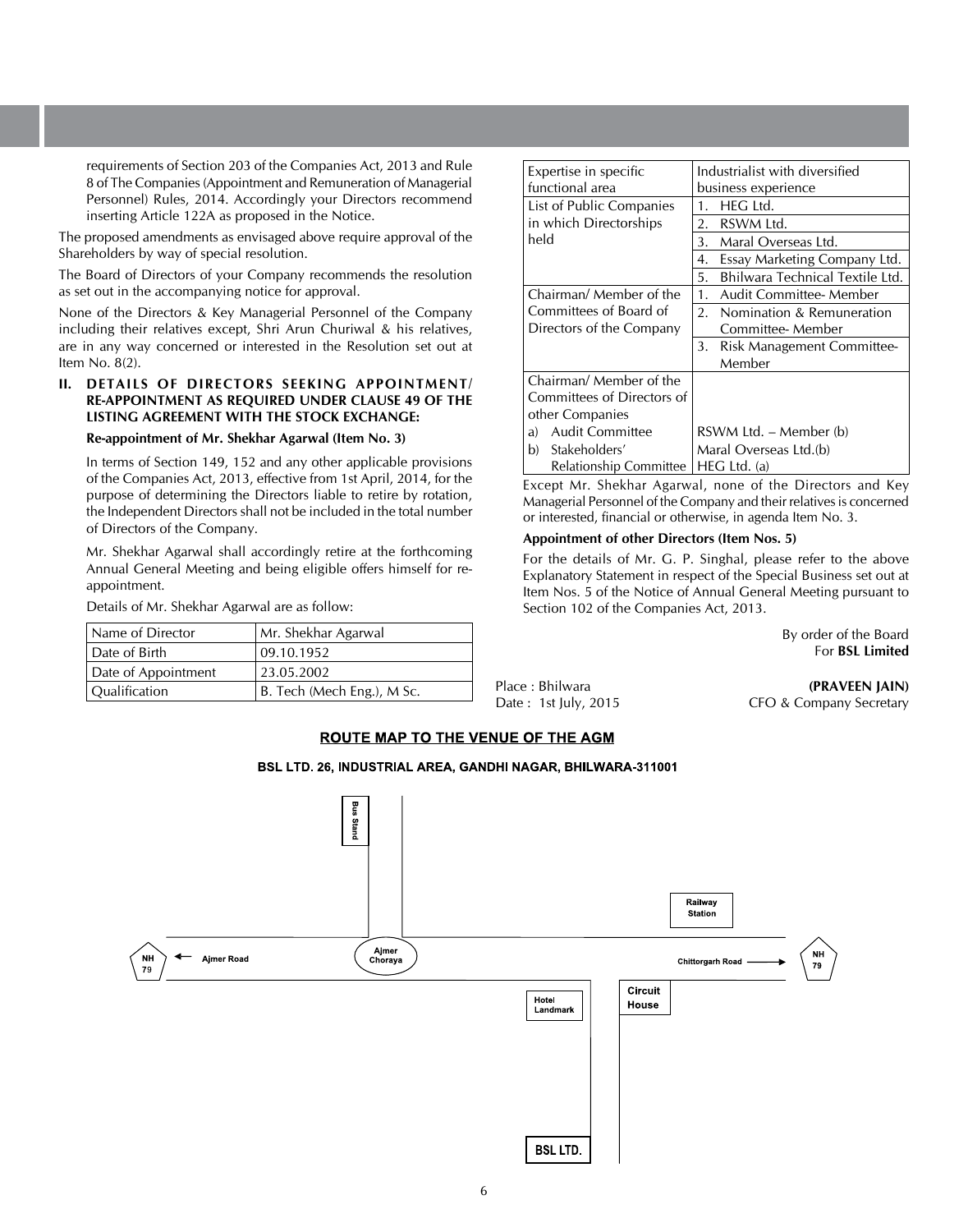

# CIN: L24302RJ1970PLC002266

Registered Office : 26, Industrial Area, Gandhi Nagar, Bhilwara - 311 001 (Rajasthan)

## **Attendance Slip**

PLEASE FILL ATTENDANCE SLIP AND HAND IT OVER AT THE ENTRANCE OF THE MEETING HALL Joint shareholders may obtain additional Slip at the venue of the meeting.

DP Id\* ............................................................................ Folio No. ...............................................................................

Client Id\* ........................................................................ No. Share ..............................................................................

Name and address of the Shareholders :

I hereby record my presence at the **44th ANNUAL GENERAL MEETING** of the Company held on Monday, 21st September, 2015 at 11.00 A.M. at Registered Office of the Company at 26, Industrial Area, Gandhi Nagar, Bhilwara – 311 001 (Rajasthan).

\*Applicable for investors holding Shares in electronic form

\*\* Strike out whichever is not applicable Signature of the Shareholder/Proxy/Representative\*\* 



## **BSL LIMITED**

CIN: L24302RJ1970PLC002266

Registered Office: 26, Industrial Area, Gandhi Nagar, Bhilwara – 311 001 (Rajasthan)

## **PROXY FORM**

[Pursuant to section 105(6) of the Companies Act, 2013 and rule 19(3) of the Companies (Management and Administration) Rules, 2014]

**Name of the Member(s): E mail id:**

**Registered Address: Folio No/ \*Client Id:**

**\*DP Id:**

and whose signature(s) are appended below as my/our proxy to attend and vote (on a poll) for me/us and on my/our behalf at the **44th Annual General Meeting** of the Company, to be held on Monday, 21st September, 2015 at 11.00 A.M. at Registered Office of the Company at **26, Industrial Area, Gandhi Nagar, Bhilwara – 311 001 (Rajasthan)** and at any adjournment thereof in respect of such resolutions as are indicated below: